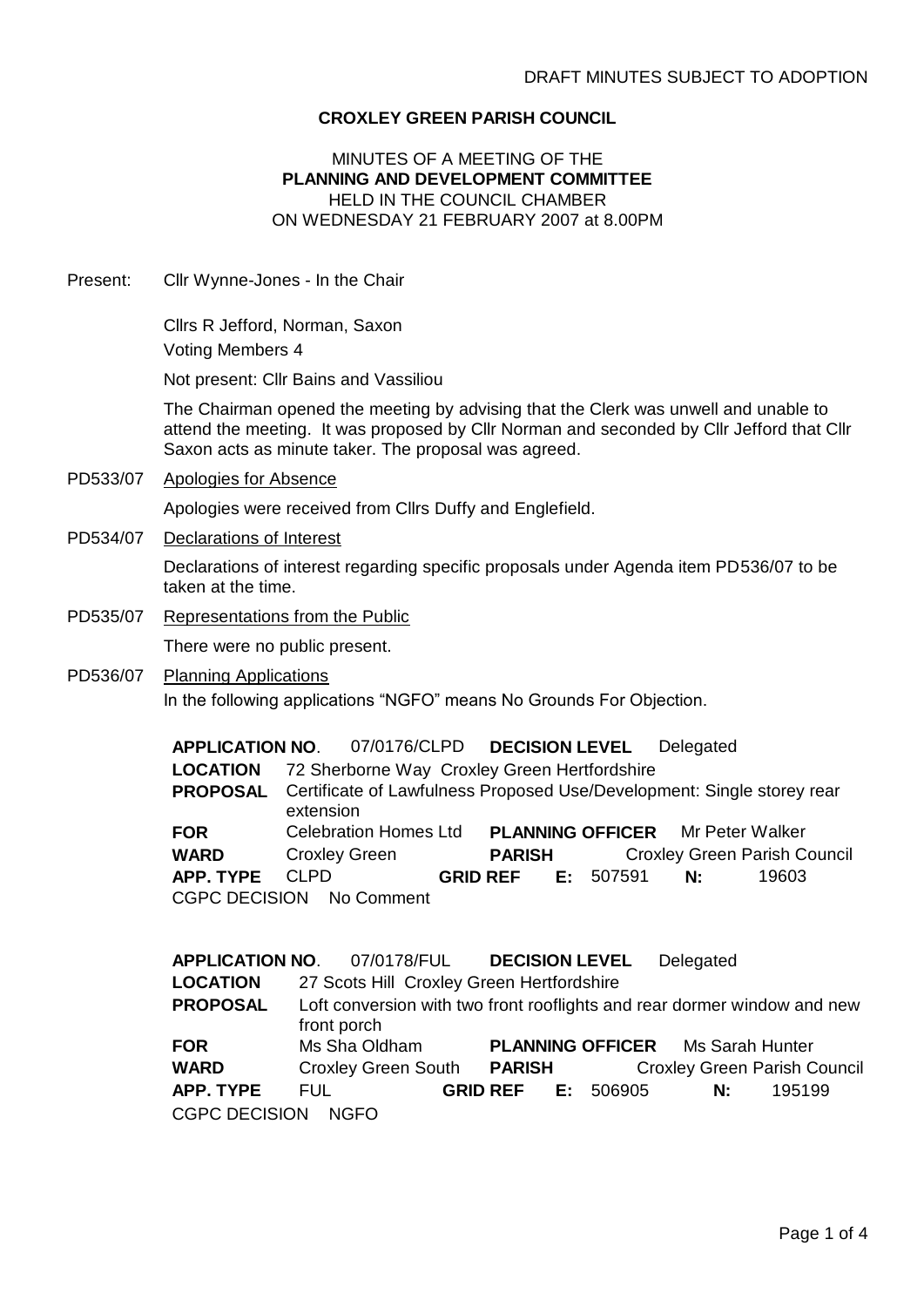**APPLICATION NO**. 07/0274/FUL **DECISION LEVEL** Delegated

**LOCATION** Woodlands The Green Croxley Green

**PROPOSAL** Erection of two, two storey detached dwellings with associated access, drive and parking and two storey rear extension and first floor side extension and detached garage at existing dwelling 'Woodlands' **FOR** Grenville Homes Group **PLANNING OFFICER** Marie Harding **WARD** Croxley Green **PARISH** Croxley Green Parish Council

**APP. TYPE** FUL **GRID REF E:** 507014 **N:** 195408

CGPC DECISION NGFO on extension to dwelling 'Woodlands'.

OBJECT to additional two houses on the grounds that:

- 1. Possible damage to existing trees and environment in a scheduled Conservation Area;
- 2. Inadequate access & egress for additional two houses on an already developed area and road;
- 3. Backland development detracting from the visual and other amenities of the Conservation Area

**APPLICATION NO**. 07/0113/RSP **DECISION LEVEL** Delegated **LOCATION** 204A New Road Croxley Green Hertfordshire **PROPOSAL** Retrospective: Conversion of first floor and second floor from office to residential use as one bed flat with rear dormer window **FOR** R I Beale **WARD** Croxley Green **GRID REF E:** 50760 6 **N:** 195493 **PLANNING OFFICER** Ms Sara Whelan CGPC DECISION NGFO

**APPLICATION NO**. 07/0123/FUL **DECISION LEVEL** Delegated **LOCATION** The Lodge Copthorne Road Croxley Green **PROPOSAL** Change of use from Offices to Residential dwelling with insertion of two velux windows in front elevation **FOR** Mr L Mahtani **WARD** Croxley Green **GRID REF E:** 506907 **N:** 195895 **PLANNING OFFICER** Alice Eggeling CGPC DECISION NGFO

| <b>APPLICATION NO.</b> |                   |                                              |        | 07/0147/FUL DECISION LEVEL | Delegated     |                                         |
|------------------------|-------------------|----------------------------------------------|--------|----------------------------|---------------|-----------------------------------------|
| <b>LOCATION</b>        |                   | 6 Windmill Drive Croxley Green Hertfordshire |        |                            |               |                                         |
| <b>PROPOSAL</b>        | Rear conservatory |                                              |        |                            |               |                                         |
| <b>FOR</b>             | Mr Cox            |                                              |        | <b>WARD</b>                | Croxley Green |                                         |
| <b>GRID REF</b> E:     | 506849            | N:                                           | 195373 |                            |               | <b>PLANNING OFFICER</b> Ms Sarah Hunter |
| <b>CGPC DECISION</b>   | <b>NGFO</b>       |                                              |        |                            |               |                                         |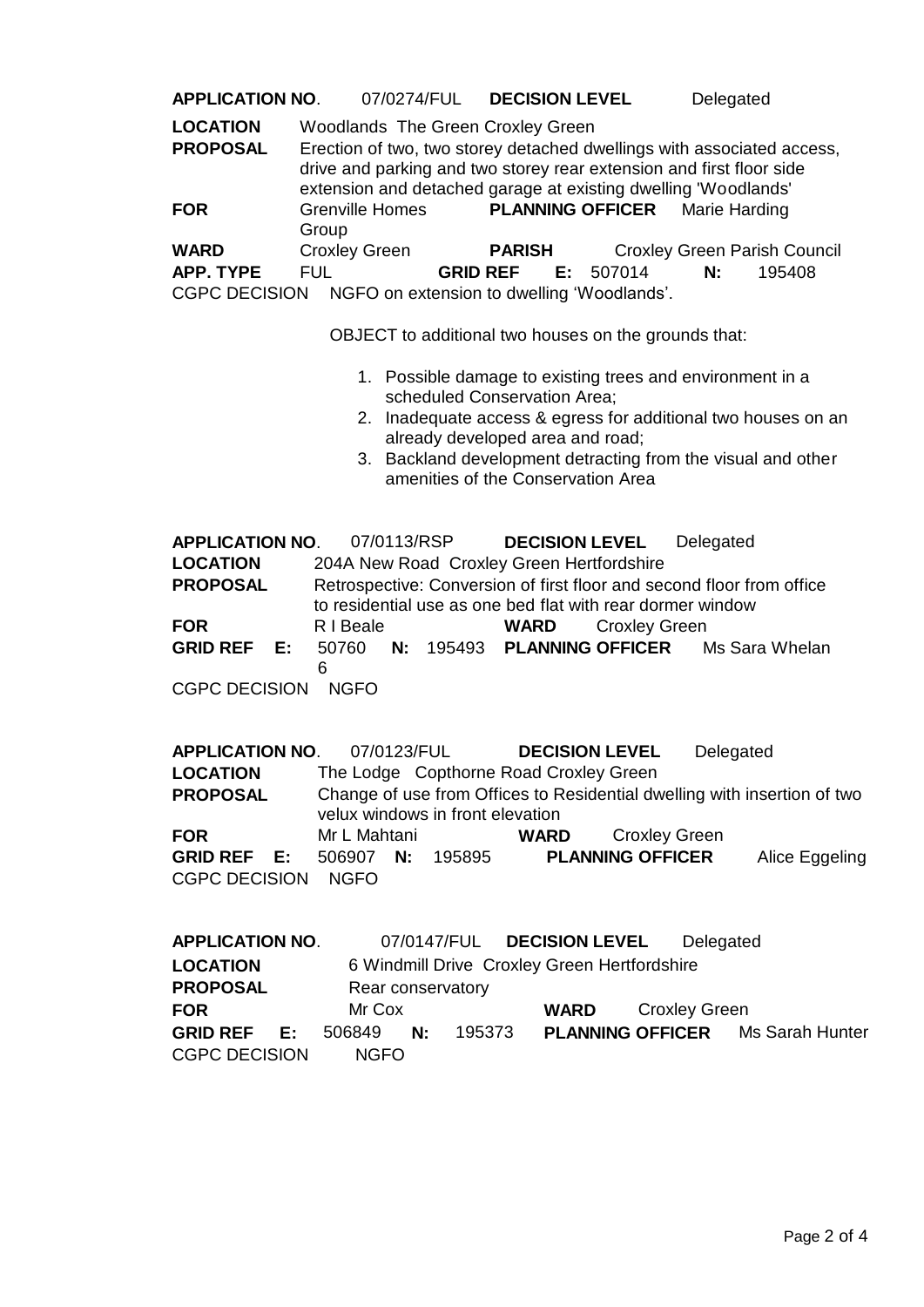## PD537/07 Recent Decisions by Three Rivers District Council

| <b>APPLICATION NO.</b> | 06/2116/FUL DECISION LEVEL                |                 |    |                         | Delegated                        |                |
|------------------------|-------------------------------------------|-----------------|----|-------------------------|----------------------------------|----------------|
| <b>LOCATION</b>        | 86 Barton Way Croxley Green Rickmansworth |                 |    |                         |                                  |                |
| <b>PROPOSAL</b>        | Single storey rear extension              |                 |    |                         |                                  |                |
| <b>FOR</b>             | Mr Jaskaren Sanghera                      |                 |    | <b>PLANNING OFFICER</b> |                                  | Mr Peter Walke |
| <b>WARD</b>            | <b>Croxley Green</b>                      | <b>PARISH</b>   |    |                         | <b>Croxley Green Parish Cour</b> |                |
| <b>APP. TYPE</b>       | <b>FUL</b>                                | <b>GRID REF</b> | E: | 507638                  | N:                               | 195857         |
| <b>DECISION:</b>       | <b>APPROVED</b>                           |                 |    |                         |                                  |                |
| <b>CGPC DECISION:</b>  | <b>NGFO</b>                               |                 |    |                         |                                  |                |

| <b>APPLICATION NO. 06/2232/FUL</b> |        |                   |    |                           | <b>DECISION LEVEL</b>                                 |                      | Delegated                                                                                                                           |
|------------------------------------|--------|-------------------|----|---------------------------|-------------------------------------------------------|----------------------|-------------------------------------------------------------------------------------------------------------------------------------|
| <b>LOCATION</b>                    |        |                   |    |                           | 90 Barton Way Croxley Green Hertfordshire             |                      |                                                                                                                                     |
| <b>PROPOSAL</b>                    |        |                   |    |                           | Single storey rear and part two storey rear extension |                      |                                                                                                                                     |
| <b>FOR</b>                         |        |                   |    | Mr And Mrs Shepstone WARD |                                                       | <b>Croxley Green</b> |                                                                                                                                     |
| $E$ $\rightarrow$<br><b>GRID</b>   | 507639 |                   | N: |                           | 195870 PLANNING                                       |                      | Alice Eggeling                                                                                                                      |
| <b>REF</b><br>÷                    |        |                   |    |                           | <b>OFFICER</b>                                        |                      |                                                                                                                                     |
| <b>DECISION:</b>                   |        | APPROVED          |    |                           |                                                       |                      |                                                                                                                                     |
| <b>CGPC DECISION:</b>              |        | Appendix 2 (4)(b) |    |                           |                                                       |                      | OBJECT. The length of the rear extension appears excessive and is<br>over the guidelines set out in the TRDC Local Plan 1996 - 2011 |

PD538/07 Appeals Against Planning Decisions